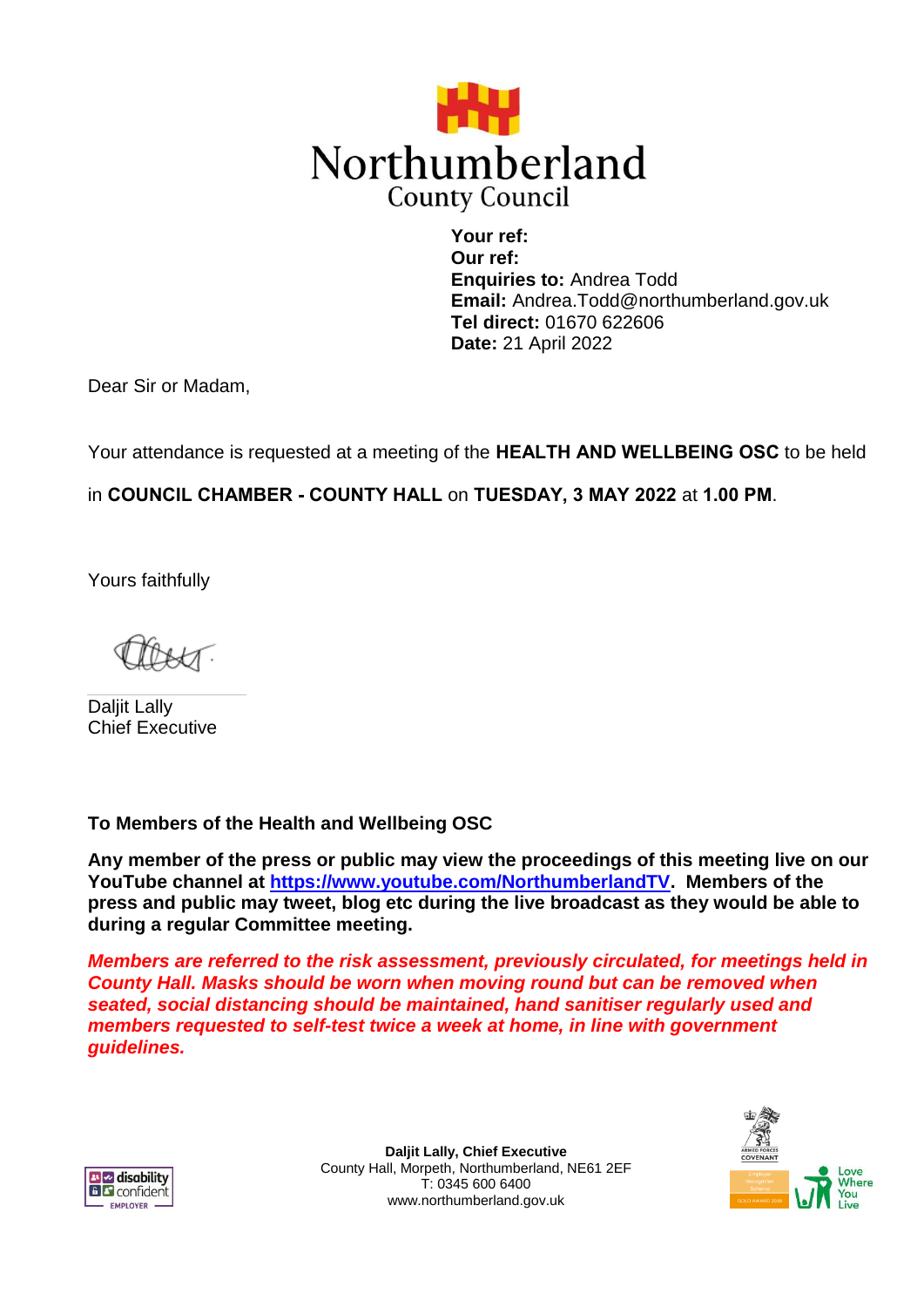# **AGENDA**

# **PART I**

It is expected that the matters included in this part of the agenda will be dealt with in public.

# **1. APOLOGIES FOR ABSENCE**

### **2. DISCLOSURE OF MEMBERS' INTERESTS**

Unless already entered in the Council's Register of Members' interests, members are required to disclose any personal interest (which includes any disclosable pecuniary interest) they may have in any of the items included on the agenda for the meeting in accordance with the Code of Conduct adopted by the Council on 4 July 2012, and are reminded that if they have any personal interests of a prejudicial nature (as defined under paragraph 17 of the Code Conduct) they must not participate in any discussion or vote on the matter.

NB Any member needing clarification must contact the Monitoring Officer at monitoringofficer@northumberland.gov.uk. Please refer to the guidance on disclosures at the rear of this Agenda letter.

#### **3. FORWARD PLAN**

To note the latest Forward Plan of key decisions. Any further changes to the Forward Plan will be reported at the meeting.

## **4. HEALTH AND WELLBEING BOARD**

The minutes of the Health & Wellbeing Board held on 10 March 2022 and 14 April 2022 are attached for the scrutiny of any issues considered or agreed there.

## **REPORTS FOR CONSIDERATION BY SCRUTINY**

#### **5. NORTH EAST AMBULANCE SERVICE 2022/2023 QUALITY ACCOUNTS**

Annual report on the quality of service. The Committee is requested to receive and comment on the presentations from each Trust, and also agree to submit a formal response to each Trust.

### **6. NEWCASTLE UPON TYNE HOSPITALS NHS FOUNDATION TRUST 2022/2023 QUALITY ACCOUNTS**

Annual report on the quality of service. The Committee is requested to receive and comment on the presentations from each Trust, and also agree to submit a formal response to each Trust.

(Pages 5 - 22)

(Pages 59 - 178)

(Pages 23 - 58)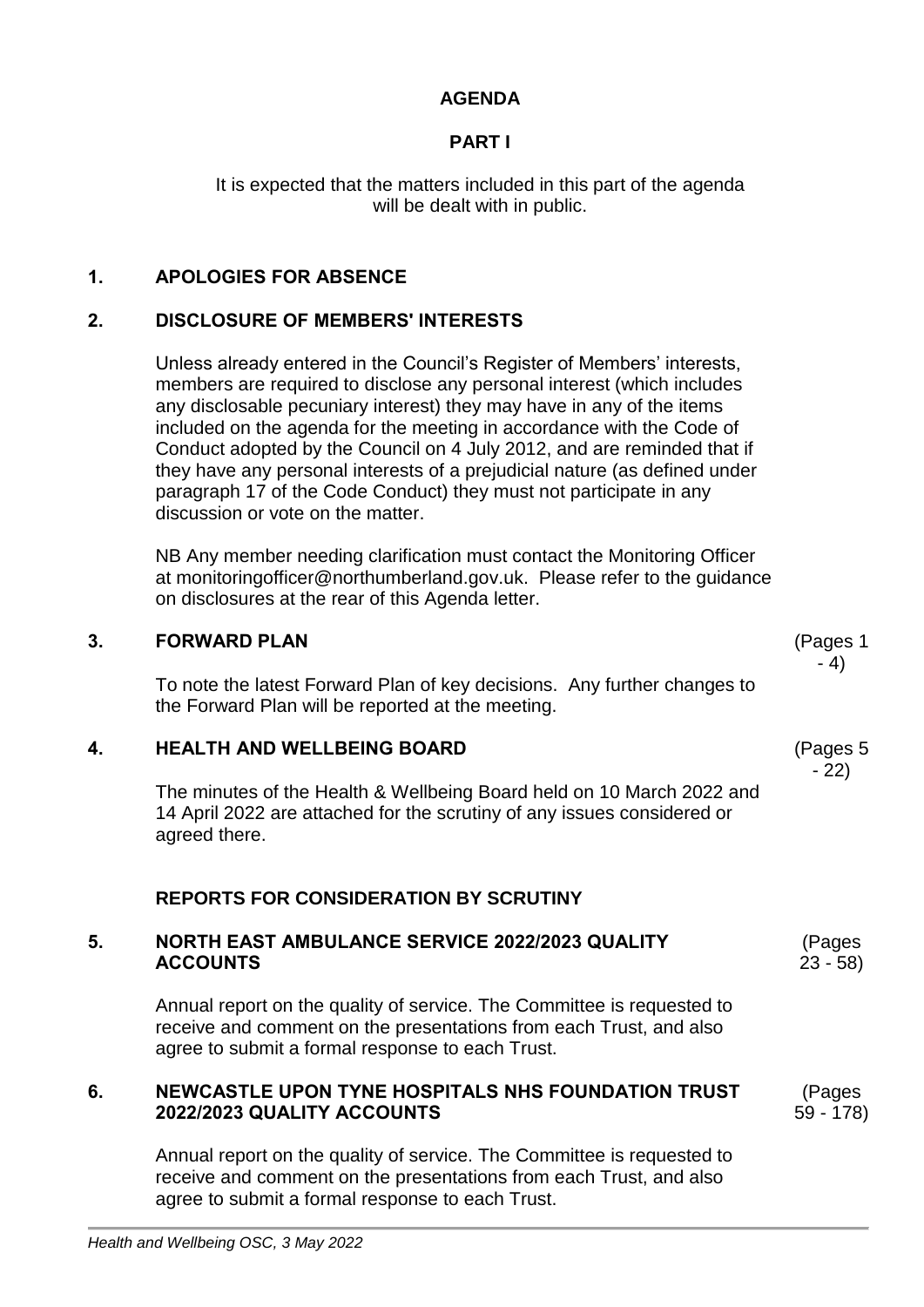#### **7. CUMBRIA, NORTHUMBERLAND, TYNE AND WEAR NHS FOUNDATION TRUST 2022/2023**

Annual report on the quality of service. The Committee is requested to receive and comment on the presentations from each Trust, and also agree to submit a formal response to each Trust. (The formal Quality Accounts will follow).

#### **8. HEALTH AND WELLBEING OSC WORK PROGRAMME**

To consider the work programme/monitoring report for the Health and Wellbeing OSC for 2022/23.

### **9. URGENT BUSINESS**

To consider such other business as, in the opinion of the Chair, should, by reason of special circumstances, be considered as a matter of urgency.

### **10. DATE OF NEXT MEETING**

The date of the next meeting is scheduled for Tuesday, 31 May 2022 at 1.00 p.m.

(Pages 179 - 188)

(Pages 189 - 196)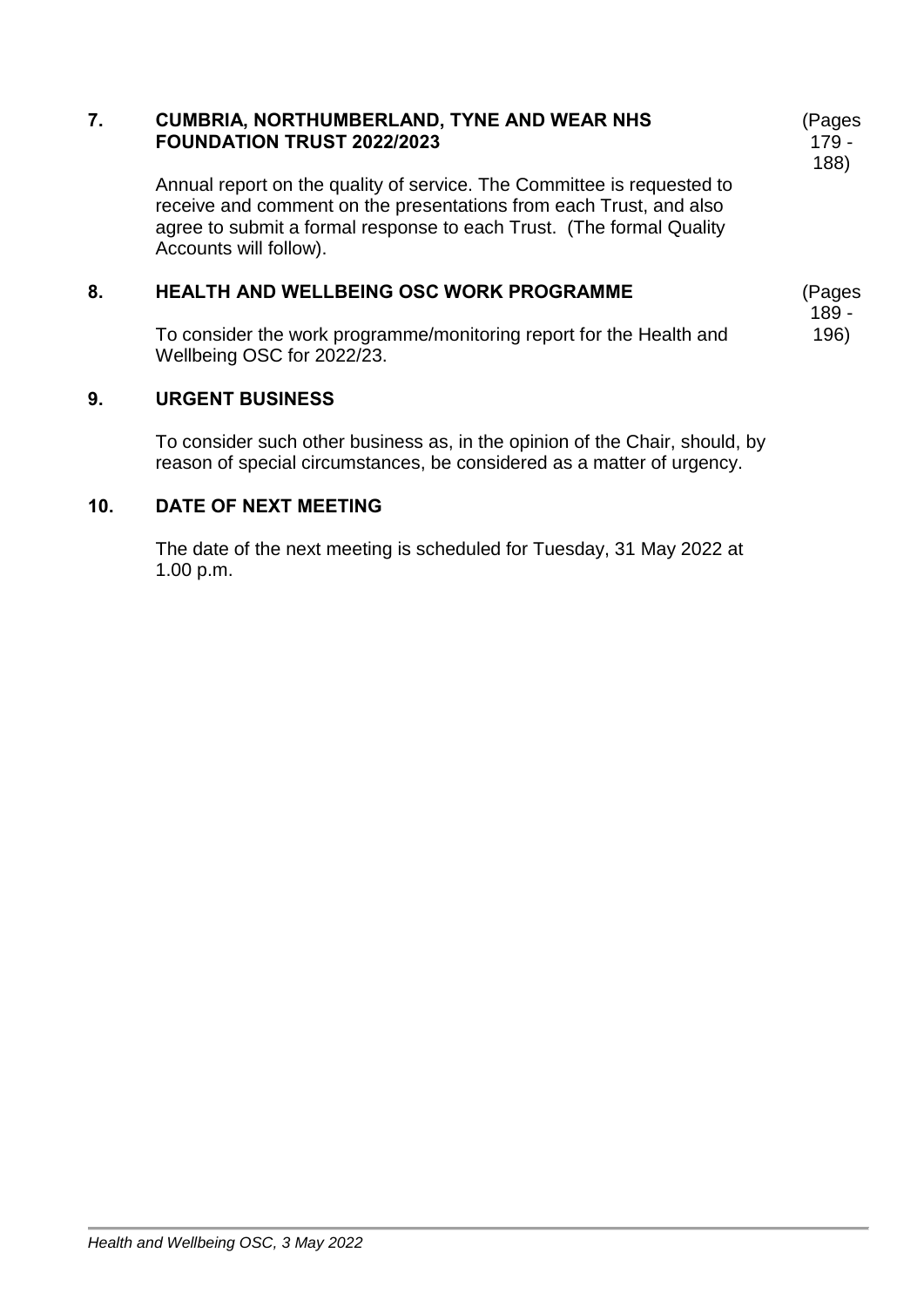## **IF YOU HAVE AN INTEREST AT THIS MEETING, PLEASE:**

- Declare it and give details of its nature before the matter is discussion or as soon as it becomes apparent to you.
- Complete this sheet and pass it to the Democratic Services Officer.

| Name (please print):                                                                                                                                                                                                   |
|------------------------------------------------------------------------------------------------------------------------------------------------------------------------------------------------------------------------|
| <b>Meeting:</b>                                                                                                                                                                                                        |
| Date:                                                                                                                                                                                                                  |
| Item to which your interest relates:                                                                                                                                                                                   |
| Nature of Registerable Personal Interest i.e either disclosable pecuniary interest (as<br>defined by Annex 2 to Code of Conduct or other interest (as defined by Annex 3 to Code<br>of Conduct) (please give details): |
| Nature of Non-registerable Personal Interest (please give details):                                                                                                                                                    |
| Are you intending to withdraw from the meeting?                                                                                                                                                                        |

**1. Registerable Personal Interests** – You may have a Registerable Personal Interest if the issue being discussed in the meeting:

a) relates to any Disclosable Pecuniary Interest (as defined by Annex 1 to the Code of Conduct); or